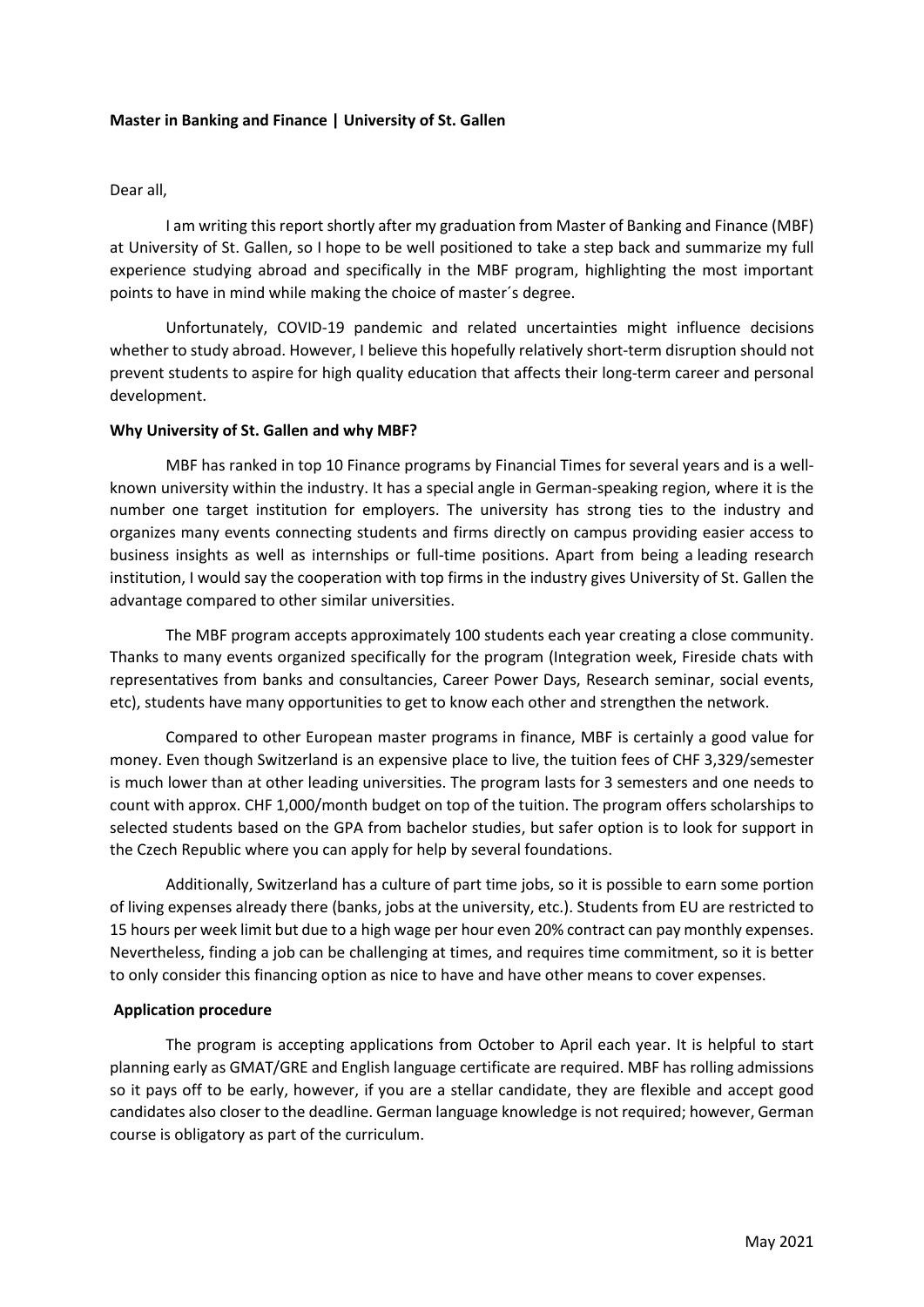There is a set minimum of points from aptitude tests (680 points from GMAT/162 points from Quantitative Reasoning part of GRE), and your score accounts for 30% in the overall assessment. The GPA from bachelor studies takes up other 30% and the rest focusses on your extracurricular activities (15%) and motivation letter (25%). The emphasis on motivation and activities outside of curriculum gives ample room for people who do not have perfect GPAs or cannot score crazy points in GMAT to show they deserve a spot in the program.

It is important to spend time working on the motivation letter and tell a coherent story. As there are no interviews, that is the only point where the committee gets to know the students and assesses the fit with the program. The limit of three pages also shows, that more than standard motivation letter phrases is required.

Additionally, you should also make sure that you have adequate proofs of extracurricular activities that you list in your CV. Everything from student clubs to volunteering counts, but a recommendation letter from a responsible person (professor, project lead) adds a lot of value. You can find more details about specific requirements under this [link.](https://www.unisg.ch/en/studium/zulassungundanmeldung/zulmasterstufe/mbf)

# **About the program**

As all master programs at University of St. Gallen, MBF is 90 ECTS program designed for 3 semesters. Majority of student take 4 or more semesters to finish due to internships or master thesis, however, tuition is linked only to semesters when students take courses on campus, so thesis or internships semesters are administered for a small admin cost only.

There are three compulsory subjects - Quantitative Methods, Financial Markets and Financial Institutions – designed to provide for basic knowledge of the subjects and students are then free to choose the rest of credits from the broad offering of courses. MBF program recently introduced a possibility to select a track for the degree (Alternative Investments, Corporate Finance, Quantitative Methods and Data Science, etc.) if students complete at least 12 ECTS and write their master´s thesis in the same area.

Some courses are scheduled in a "block" instead of a standard weekly lecture and take place abroad (Private equity course in Singapore, Commodities course in London, etc.). Students need to cover the cost of travel and accommodation, but these block seminars are usually quite memorable experiences.

A differentiating attribute of the university is that students must complete 12 ECTS in Contextual studies, which are courses outside of standard finance curriculum. This allows to dive into a different topic of interest, might it be politics, law, data science or culture. For instance, I personally took a course about Berlin and its transformation since 1989. The idea was linked to the celebrations of  $30<sup>th</sup>$  anniversary of the fall of the Wall and we travelled to participate in the events organized to commemorate the occasion to Berlin for 4 days. It was quite different but enriching and interesting experience compared to a standard course.

Master´s thesis counts for 18 ECTS, so it is an important part of the curriculum. However, the program is flexible in accepting topics and also welcomes ideas developed in cooperation with a company. The timing is generous, and students have up to one calendar year after topic submission to write and hand in the thesis.